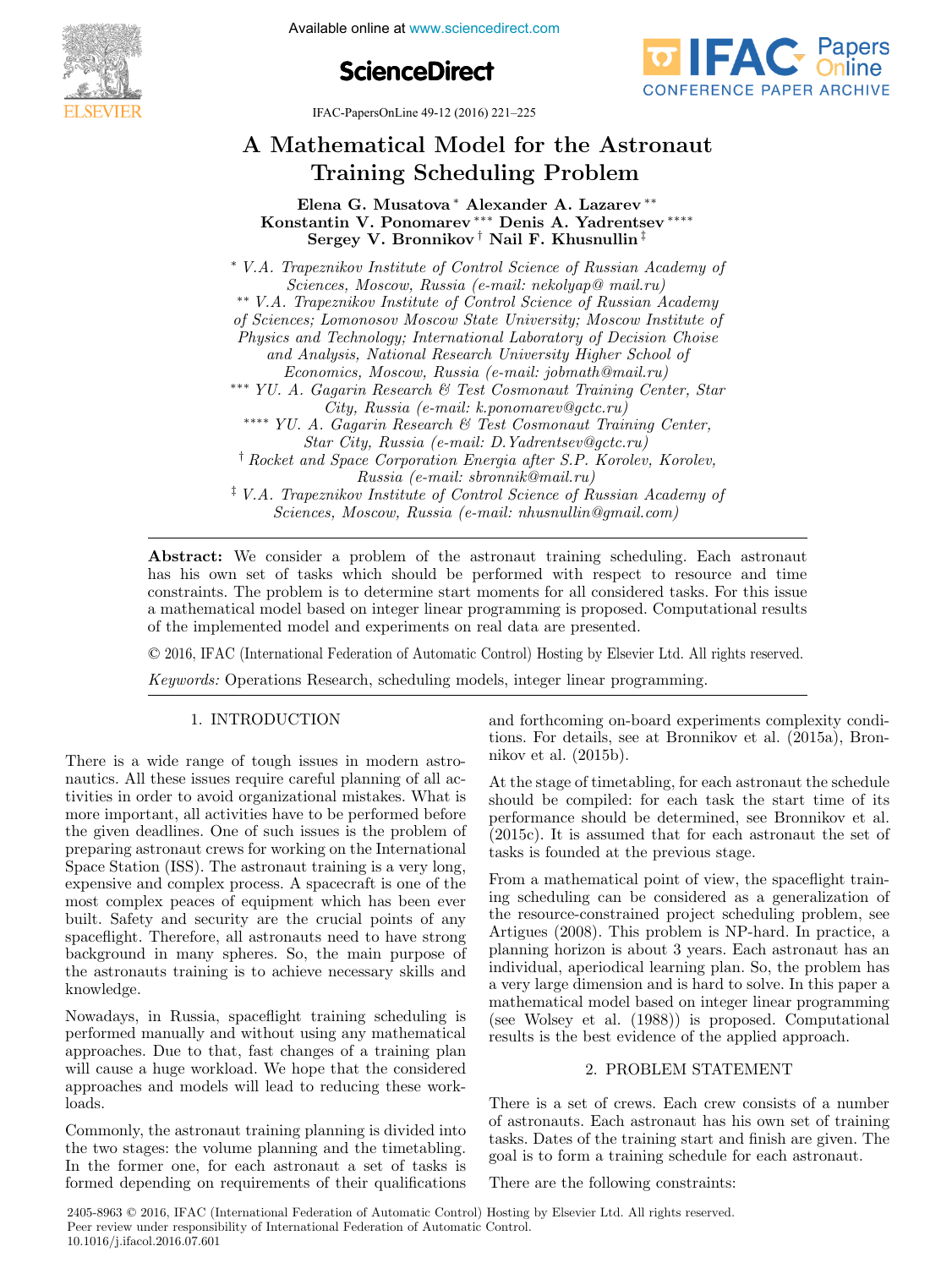

Fig. 1. Time intervals

- each astronaut should perform all required tasks;
- physiological aspects of training should be properly taken into account;
- the partial order of tasks is given;
- training resources (teachers, simulators and etc) are restricted;
- some tasks have fixed start times.

### 2.1 Notations

The following time intervals are introduced:

- W set of planning weeks, where  $|W| = 156$  weeks (3 years);
- $D_w = \{1, 2, 3, 4, 5\}$  set of work days per week,  $w \in W$ . The set may be decreased to meet real life requirements (e.g., holidays, day offs, etc.);
- $H_{wd} = \{1, \ldots, 18\}$  set of half-hour intervals of day  $d \in D_w$  of week  $w \in W$ .

It is assumed that the first interval begins at 9.00 a.m. and the latest one ends at 6.00 p.m. In some cases the duration of a work day may be increased if any feasible schedule with the current set of intervals cannot be formed. In this case, schedulers may extend a work day (for instance, for 1 hour) and re-form the schedule in order to provide a solution.

The set of time intervals is designed to work with constraints like "no more than 2 times a week", "in the morning", etc. However, in order to work with constraints linked with task durations let us arrange all triples  $(w, d, h)$ in the lexicographical order.

Let us associate each triple to its number:  $(w, d, h) \rightarrow$  $t(w, d, h)$  (see Fig. 1):

$$
t(w,d,h) = \sum_{w'=1}^{w-1} \sum_{d' \in D_{w'}} |H_{w'd'}| + \sum_{d'=1}^{d-1} |H_{wd'}| + h. \tag{1}
$$

We denote the set of all triples  $(w, d, h)$  by Y:

$$
Y = \{(w, d, h) | w \in W, d \in D_w, h \in H_{wd}\}.
$$

The crews start their trainings at different moments (see. Fig. 5). Therefore, over the period of 2.5–3 years, some astronauts have already mastered a part of the operations and thus, each astronaut has his own set of current operations.



Fig. 2. Training schedule for all crews.

- $\bullet \ C$  set of crews.
- $K_c$  set of astronauts of crew  $c \in C$ . Usually,  $|K_c| = 3.$
- $K$  set of all astronauts.
- $J$  set of all tasks.
- $J^c$  set of tasks of crew  $c \in C$ .
- $J_k$  set of tasks of astronaut k, which are required for the implementation of the training plan. We divide this set into the following subsets:
	- $\cdot$   $J_k^T$  set of technical tasks of astronaut k.
	- $\cdot$  J<sub>k</sub> set of physical training tasks of astronaut  $k^{\prime}$  (each task lasts 2 hours or 4 intervals).
	- $J_k^A$  set of tasks of astronaut k directed to solving administrative issues (self-study, work with documentation).
	- $J_k^L$  set of language lessons of astronaut k (each task lasts 2 hours or 4 intervals).
- $p_j$  execution time of task  $j \in J$ .
- $\ddot{R}$  set of resources. The set of all astronauts is a subset of R.
- $rc_{ir}$  amount of resource r needed to perform task  $\dot{j}$ .
- $ra_{rwdh}$  amount of resource r accessible during time interval  $h$  of day  $d$ , of week  $w$ . Each astronaut is available in amount of 1 at any time.
- $e_i, l_i$  the earliest and the latest moments at which task  $j \in J$  can be performed.
- $J_k^{bound}$  set of tasks for which time constraints are defined. Due dates can also be described using these boundaries.
- $G = (J, \Gamma)$  the graph of precedence relations between the tasks. We have  $(j, j') \in \Gamma$  if task j must be performed before task  $j'$ . With the help of this general graph G individual precedence graphs for each astronaut can be built:  $G_k = (J_k, \Gamma_k)$ ,  $k \in K$ .
- $H = (J, \mathcal{H})$  the weighted graph of the strict precedence relations between the tasks. We have  $(j, j') \in \mathcal{H}$  if task j' must be performed strictly after  $h_{j,j'}$  intervals after the task j. With the help of the  $graph$   $H$  individual graphs of the strict precedence relations can be built:  $H_k = (J_k, \mathcal{H}_k)$ ,  $k \in K$ .

Some tasks are grouped into the butches by studied subjects. In practise, these butches are named on-board systems. Let  $m_k$  be the number of on-board systems studied by the astronaut  $k$ . So,

$$
J_k^{B_1}, J_k^{B_2}, \ldots, J_k^{B_{m_k}}
$$

Next, the basic notations are introduced.

are sets of on-board systems studied by the astronaut k.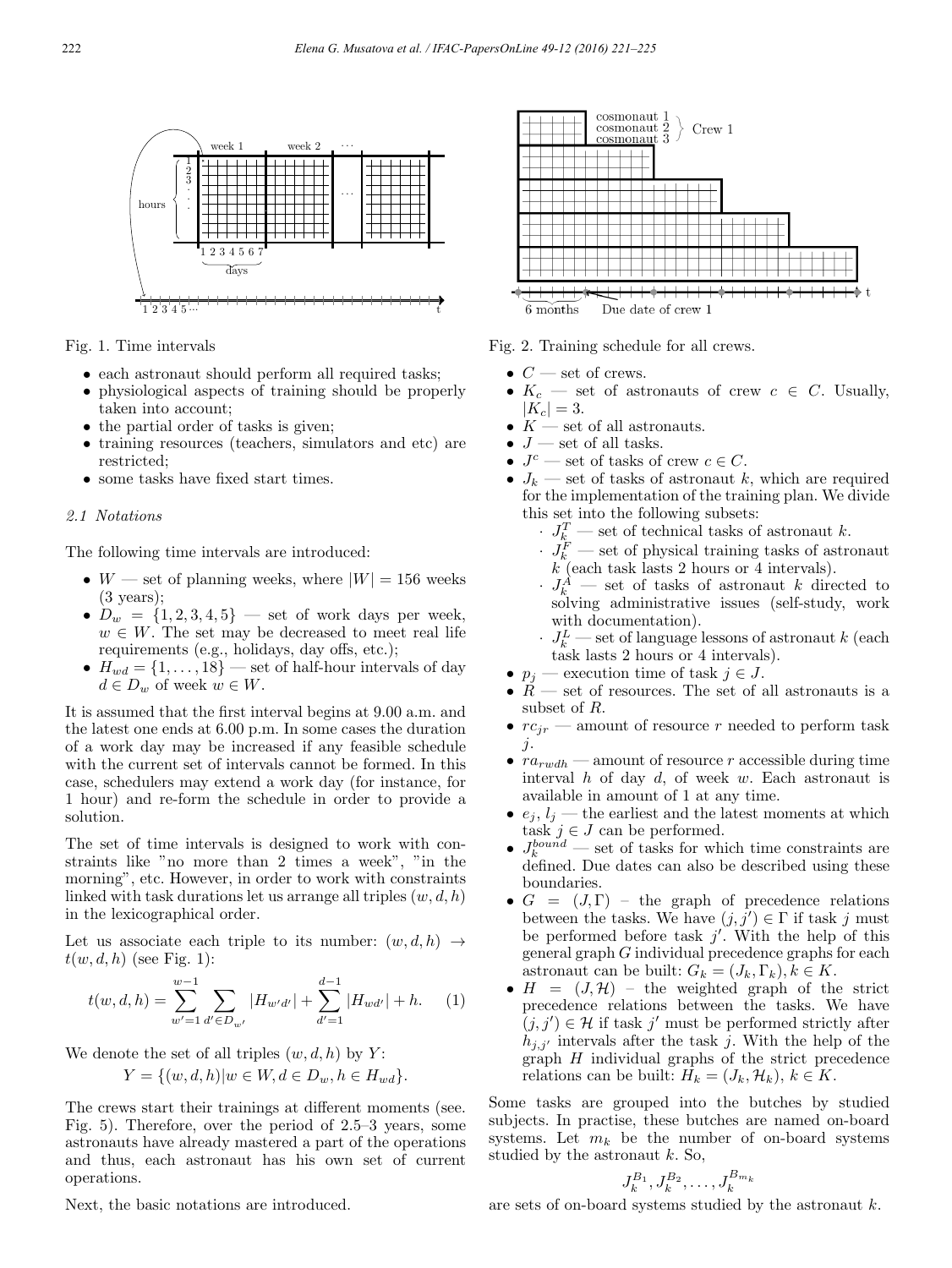Let's denote by  $Y(k, j)$  the set of all possible time intervals for performing task  $j$  by astronaut  $k$ . In this case, we do not consider the days when astronaut  $k$  is on vacation and consider time constraints (limits  $e_i$  and  $l_i$ ).

We can divide the tasks that take more than one day into one-day tasks. So, we get a sequence of one-day tasks with strict precedence relations.

#### 2.2 Variables

 $x_{kjwdh}$  — Boolean variable. We have  $x_{kjwdh} = 1$  iff the astronaut  $k$  starts the task  $j$  from the interval  $h$  of the day d of week w.

#### 2.3 Constraints

We agreed that to solve the modeling task, we have established the following constraints.

The resource limits have to be respected.

$$
\sum_{k \in K} \sum_{j \in J} rc_{jr} \sum_{\substack{h' > 0, \\ h - p_j + 1 \le h' \le h}} x_{kjwdh'} \le ra_{rwdh}, \qquad (2)
$$

$$
\forall r \in R, \ \forall (w, d, h) \in Y.
$$

In this inequality we consider only the operations that are performed at  $(w, d, h) \in Y$ , i.e., which started in the interval  $[h - p_j + 1; h]$  of week w and day d.

Each astronaut should perform all required tasks.

$$
\sum_{(w,d,h)\in Y(k,j)} x_{kjwdh} = 1, \ \forall k \in K, \ \forall j \in J_k. \tag{3}
$$

Each astronaut may have no more than 2 physical trainings per week.

$$
\sum_{j \in J_k^F} \sum_{d \in D_w} \sum_{h \in H_{wd}} x_{kjwdh} \le 2, \ \ \forall k \in K, \forall w \in W. \tag{4}
$$

Each astronaut may have no more than 2 language lessons per week.

$$
\sum_{j \in J_k^L} \sum_{d \in D_w} \sum_{h \in H_{wd}} x_{kjwdh} \le 2, \ \ \forall k \in K, \forall w \in W. \tag{5}
$$

Similarly, we have constraints on the administrative issues.

$$
\sum_{j \in J_k^A} \sum_{d \in D_w} \sum_{h \in H_{wd}} x_{kjwdh} \le 4, \ \ \forall k \in K, \forall w \in W. \tag{6}
$$

It is forbidden to plan more than 4 hours of training for each on-board system per day.

$$
\sum_{j \in J_k^{B_i}} \sum_{h \in H_{wd}} p_j x_{kjwdh} \le 8,\tag{7}
$$

$$
\forall k \in K, \forall i \in \{1, \dots, m_k\}, \forall w \in W, \forall d \in D_w.
$$

There are time limits for some tasks.

$$
x_{kjwhd} = 0,\t\t(8)
$$

$$
\forall k \in K, \forall j \in J_k^{bound}, \forall (w, d, h) \in Y: t(w, d, h) \le e_j - 1,
$$
  

$$
x_{kjwhd} = 0,
$$
 (9)

$$
\forall k \in K, \forall j \in J_k^{bound}, \forall (w, d, h) \in Y: t(w, d, h) \ge l_j + 1.
$$

The precedence relations have to be taken into account.

$$
\sum_{(w,d,h)\in Y} t(w,d,h)(x_{kj_2 w dh} - x_{kj_1 w dh}) \ge p_{j_1},\qquad(10)
$$

$$
\forall k \in K, \ \forall (j_1, j_2) \in \Gamma_k.
$$

In the same manner strict precedence relations are introduced.

$$
\sum_{(w,d,h)\in Y} t(w,d,h)(x_{kj_2wdh} - x_{kj_1wdh}) = p_{j_1} + h_{j_1j_2},
$$
 (11)

$$
\forall k \in K, \ \forall (j_1, j_2) \in \mathcal{H}_k.
$$

Excluding some time intervals for certain tasks during a day may be applicable in some cases. From this point of view let  $[h_1; h_2]$  be the time period of a day when performing some tasks is forbidden.  $J_{[h_1;h_2]}$  is a set of such activities. Therefore,

$$
\sum_{j \in J_{[h_1;h_2]} \; h_1 - p_j + 1 \le h \le h_2} x_{kjwdh} = 0,\tag{12}
$$

 $\forall k \in K$ ,  $\forall w \in W$ ,  $\forall d \in D_w$ .

For example, if  $[h_1; h_2]$  is a lunch time, then  $J_{[h_1; h_2]}$  is a set of all tasks, except long tasks which should not be interrupted by lunch.

Another option is the following:  $[h_1; h_2]$  is a time period, including lunch time, two hours before and two hours after lunch,  $J_{[h_1;h_2]}$  is a set of physical trainings which can not be performed during this interval.

The introducing of a personal time interval  $[h_1^k; h_2^k]$  and an individual set of tasks  $J_{[h_1^k;h_2^k]}$  is possible for each astronaut.

#### 2.4 Objective function

Our objective is to minimize total training time for each crew.

An additional variable  $t^{f_c}$  and constraints on the additional last task  $j_k^{f_c}$  for each astronaut  $k \in K_c$ ,  $c \in C$  are introduced:

$$
t(w, d, h)x_{kj_k^{fc}wdh} \le t^{fc}, \quad \forall c \in C,
$$
\n(13)

$$
\forall k \in K_c, \ \forall (w, d, h) \in Y.
$$

The problem is

$$
\min \sum_{c \in C} t^{f_c}
$$

with regards to  $(2)$ – $(13)$ .

Since the first crew starts before the others or there are some other reasons, the priority in the planning may be introduced.

Therefore, the weight coefficients may help to formulate the problem like the following:

$$
\min \sum_{c \in C} \alpha_c t^{f_c},
$$

where  $\alpha_c$  is a priority coefficient.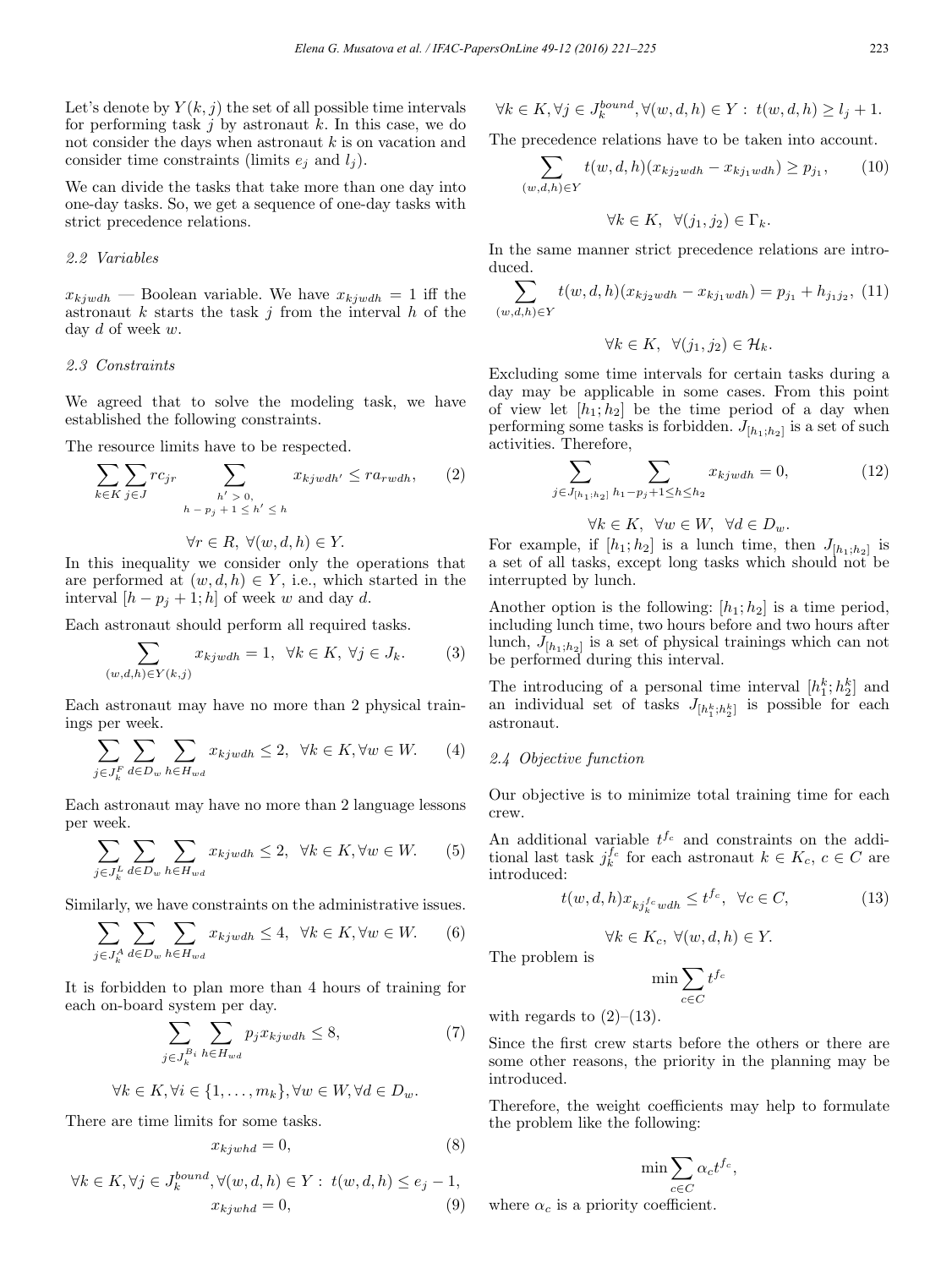## 3. IMPLEMENTATION AND COMPUTATIONAL RESULTS

The calculations were performed using the solver IBM ILOG CPLEX. Tab. 1 contains the internal solver information about the initial experiment on small test data. Here  $|W|$  is a number of weeks in planning horizon.

#### Table 1. Problem's parameters

| $\lvert W\rvert$ | Number of constraints | Number of variables | <b>Iterations</b> |
|------------------|-----------------------|---------------------|-------------------|
|                  | 1724                  | 2859                | 867               |
|                  | 3447                  | 10468               | 1061              |
|                  | 5238                  | 29952               | 12982             |

As we can see from Tab. 1, even for the small planing horizon the problem is characterised by a large dimension.

In order to reduce the complexity of the considered problem, the divide and conquer approach is implemented. The idea is the following: all tasks are grouped into the sessions each of them may be calculated separately. So, a session is a set of tasks which has to be performed by a crew during a given time interval (a few weeks). All sessions are mutually disjoint sets. The rules of partitioning the set of all tasks into the subsets called sessions came from practice and it is not the point of considered problem.

Tab. 2 contains results of the experiment based on real data. Whole planing horizon (18 weeks) is splitted into the 6 sessions, each of them is calculated one by one and merged into one schedule later. The table uses the following notations: column Session contains names of sessions,  $Time$  — computing time in minutes and seconds,  $|W|$  — a number of the considered weeks,  $|J|$  — number of tasks,  $Var.$  — a number of variables,  $Constr.$  — a number of constraints,  $Iter. - a$  number of iterations.

Note that because of the known time limits for the sessions the objective function is not used. Therefore the first found feasible solution is chosen.

Table 2. Schedule for 6 sessions, 18 weeks

| Session        | Time    | W  | J <sup>1</sup> | Var.   | Constr. | Iter.   |
|----------------|---------|----|----------------|--------|---------|---------|
| $_{\rm R1}$    | 0:08.00 | 3  | 141            | 38160  | 42557   | 2043    |
| R <sub>2</sub> | 1:51.00 | 5  | 237            | 106815 | 114807  | 838186  |
| R3             | 0:37.00 | 5  | 211            | 95115  | 110282  | 232482  |
| R4             | 3:56.00 | 5  | 235            | 105915 | 110801  | 2689598 |
| R5             | 0:00.30 | 1  | 27             | 2463   | 5028    | 0       |
| R6             | 0:00.60 |    | 33             | 3003   | 5346    | 0       |
| Total:         | min     | 19 | 884            | 351471 | 388823  | 3762309 |

At the current moment the spaceflight training management system is developing. There are several significant parts of the system which should be considered thoroughly. Before calculating a schedule, a training load should be formed. For this purpose the plugin for Excel was developed using C# language. Our Excel plugin analyzes the training load data and prepares them for the math solver (Fig.3). Particularly, a planner (the person who forms training load) may have a chance to set resources, time and precedence constraints.

On the next step, a math subsystem based on CPLEX implementation tries to solve the model using training load

|                     | ▓▌ <b>□ ゎ</b> ・♂・・           |       |        |                      |                                          |                          |                 |                  |                       |                          |  |                  |            |  |
|---------------------|------------------------------|-------|--------|----------------------|------------------------------------------|--------------------------|-----------------|------------------|-----------------------|--------------------------|--|------------------|------------|--|
| <b>FILE</b>         | <b>INSFRT</b><br>PAGE LAYOUT |       |        |                      | <b>FORMULAS</b><br>DATA<br><b>REVIEW</b> |                          |                 |                  |                       |                          |  |                  |            |  |
| Send to db          |                              |       |        |                      | Lessons astr1 <b>Береговой</b>           |                          |                 |                  | Connection khusnullin |                          |  |                  | $- BK$     |  |
| L-week              |                              | Media |        |                      | astr <sub>2</sub> Волков                 |                          |                 |                  |                       |                          |  |                  | Lessons    |  |
|                     |                              |       |        |                      |                                          | astr3 Tитов              |                 |                  |                       |                          |  |                  |            |  |
| Data                |                              |       | Render |                      | References                               |                          |                 | Settings         |                       |                          |  |                  | Send seler |  |
| <b>O20</b>          |                              |       |        |                      |                                          | $f_x$                    |                 |                  |                       |                          |  |                  |            |  |
| $\mathsf{A}$<br>C   |                              | D     |        | E                    |                                          | F<br>H<br>IJKL           |                 | M                |                       |                          |  |                  |            |  |
| $\mathbf{1}$        | ŧ                            |       |        | <b>Training</b>      |                                          |                          |                 | <b>Crew</b>      |                       |                          |  | <b>Teacher</b>   |            |  |
|                     | Lesson                       |       |        | <b>Mediald Media</b> |                                          | Train<br><b>Together</b> |                 | Trip/<br>L- week |                       |                          |  | slolulid<br>name |            |  |
| $\overline{2}$<br>3 | lesson 1.1                   | 288   |        | <b>CLR</b>           |                                          | 2/3                      | 2R <sub>2</sub> |                  | $\overline{a}$        | $\overline{2}$           |  |                  | teacher 1  |  |
| 4                   | lesson 1.2                   | 288   |        | <b>CLR</b>           |                                          | 2/3                      | 2R <sub>2</sub> | $\overline{2}$   |                       | $\overline{2}$           |  |                  | teacher 1  |  |
| 5                   | lesson 1.3                   | 288   |        | <b>CLR</b>           |                                          | 2/3                      | 2R <sub>2</sub> | $\overline{2}$   |                       | $\overline{\mathbf{2}}$  |  |                  | teacher 2  |  |
| 6                   | lesson 1.4                   | 288   |        | <b>CLR</b>           |                                          | 2/3                      | 2R <sub>3</sub> |                  | $\overline{2}$        | $\overline{2}$           |  |                  | teacher 3  |  |
| $\overline{7}$      | lesson 1.5                   | 288   |        | <b>CLR</b>           |                                          | 2/3                      | 2R <sub>3</sub> |                  | $\overline{2}$        | $\overline{\phantom{a}}$ |  |                  | teacher 4  |  |
| 8                   | lesson 1.6                   | 288   |        | <b>CLR</b>           |                                          | 2/3                      | 2R <sub>3</sub> |                  |                       |                          |  |                  | teacher 5  |  |
| 9                   | lesson 1.7                   | 288   |        | <b>CLR</b>           |                                          | 2/3                      | 2R <sub>3</sub> |                  |                       |                          |  |                  | teacher 6  |  |
| 10                  | lesson 1.8                   | 288   |        | <b>CLR</b>           |                                          | 1/3                      |                 | 2R <sub>3</sub>  |                       |                          |  |                  | teacher 7  |  |
| 11                  | lesson 1.9                   | 288   |        | <b>CLR</b>           |                                          | 2/3                      |                 |                  |                       |                          |  |                  | teacher 8  |  |

Fig. 3. Training load (source data)

|                | $\overline{A}$      | B               | C                   | D               | E               | п               | G |
|----------------|---------------------|-----------------|---------------------|-----------------|-----------------|-----------------|---|
| 1              |                     | W:1 D:1         | W:1 D:2             | W:1 D:3         | W:1 D:4         | W:1 D:5         |   |
| $\overline{4}$ |                     |                 |                     |                 |                 |                 |   |
| 5              |                     |                 |                     |                 |                 |                 |   |
| 6              | $\overline{a}$      | lesson 1.1 BS#1 | lesson 1.5 BS#1     | lesson 1.4 BS#1 | lesson 1.8 BS#1 | lesson 1.9 BS#1 |   |
| 7              | 3                   |                 |                     |                 |                 |                 |   |
| 8              | 4                   |                 |                     |                 |                 |                 |   |
| $\overline{9}$ | 5                   |                 |                     |                 | lesson 1.7 BS#1 |                 |   |
| 10             | 6                   | lesson 1.3 BS#1 | lesson 1.2 BS#1     | lesson 1.6 BS#1 |                 |                 |   |
| 11             | 7                   |                 |                     |                 |                 |                 |   |
| 12             | 8                   |                 |                     |                 |                 |                 |   |
| 13             | $\ddot{\mathbf{Q}}$ | Lunch           | Lunch               | Lunch           | Lunch           | Lunch           |   |
| 14             | 10                  |                 |                     |                 |                 |                 |   |
| 15             | $\mathbf{1}$        |                 |                     |                 |                 |                 |   |
| 16             | 12                  | English         | $lesson$ 2.2 $BS#2$ |                 |                 | lesson 2.4 BS#2 |   |
| 17             | 13                  |                 |                     | lesson 2.1 BS#2 |                 |                 |   |
| 18             | 14                  |                 |                     |                 |                 |                 |   |
| 19             | 15                  |                 |                     |                 |                 |                 |   |
| 20             | 16                  | sport           | sport               |                 |                 | lesson 2.3 BS#2 |   |
| 21             | 17                  |                 |                     |                 |                 |                 |   |
| 22             | 18                  |                 |                     |                 |                 |                 |   |
| $22 -$         |                     |                 |                     |                 |                 |                 |   |

Fig. 4. Time table



Fig. 5. Solution architecture

data. After that, the CPLEX result matrix is transformed into the human readable format (Fig. 4).

Otherwise a database helps to all modules to exchange data among them. This needs to construct a flexible solution with independent subsystems. In the long term, it may help to replace easily math solver or, for instance, render utility. To summarise everything that was mentioned above, the whole architecture is presented on Fig. 5.

Almost all used components are open source. For instance, database is Postgres, operation system is Ubuntu. However, at the current moment, IBM ILOG CPLEX 12.6.2 is used as a math solver. User may change some settings such